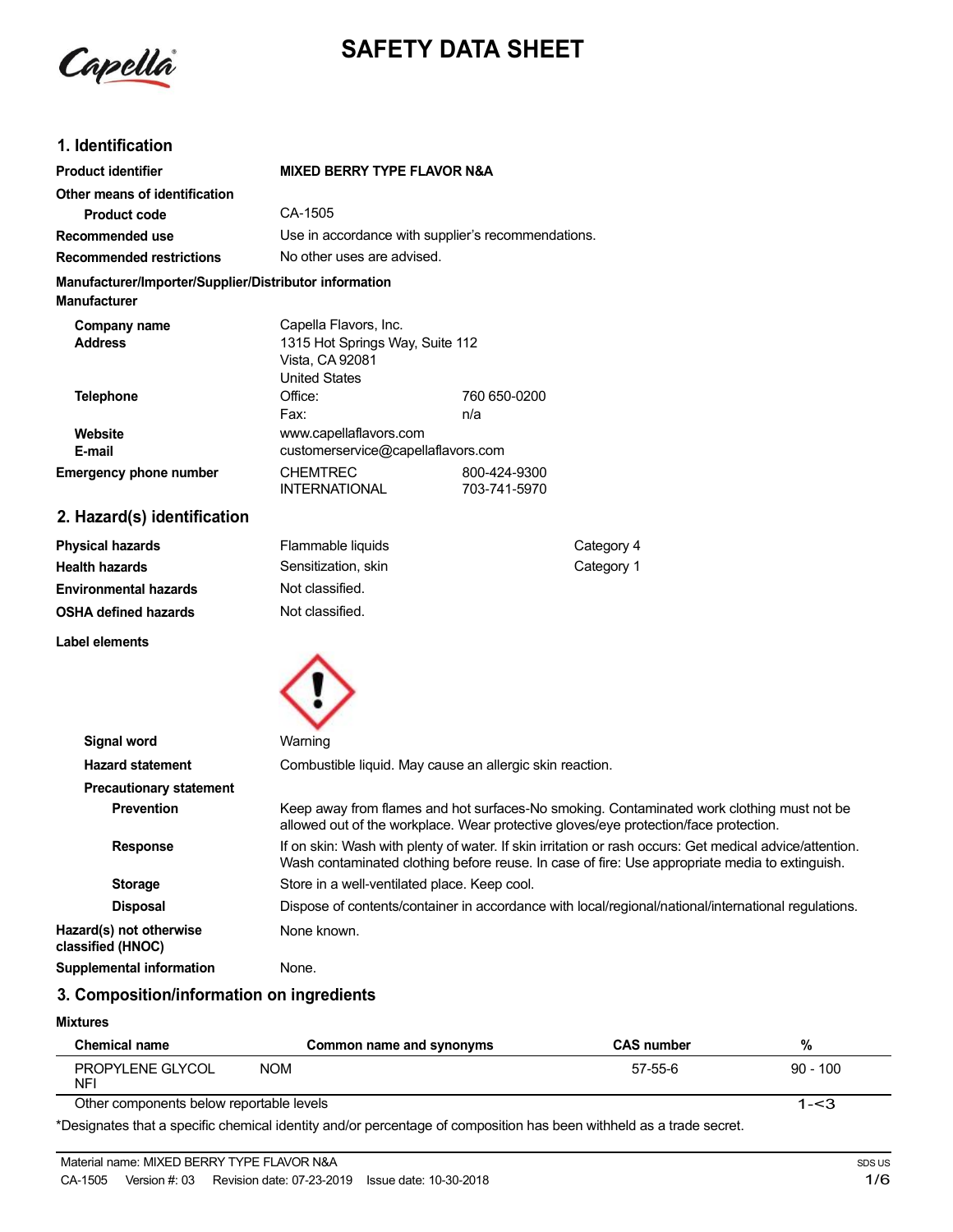## **4. First-aid measures**

**Inhalation Skin contact**

**Eye contact Ingestion Most important symptoms/effects, acute and delayed Indication of immediate medical attention and special treatment needed General information 5. Fire-fighting measures Suitable extinguishing media Unsuitable extinguishing media Specific hazards arising from the chemical Special protective equipment and precautions for firefighters Fire fighting equipment/instructions Specific methods** Remove contaminated clothing immediately and wash skin with soap and water. In case of eczema or other skin disorders: Seek medical attention and take along these instructions. Rinse with water. Get medical attention if irritation develops and persists. Rinse mouth. Get medical attention if symptoms occur. Direct contact with eyes may cause temporary irritation. May cause an allergic skin reaction. Dermatitis. Rash. Provide general supportive measures and treat symptomatically. Keep victim under observation. Symptoms may be delayed. Ensure that medical personnel are aware of the material(s) involved, and take precautions to protect themselves. Wash contaminated clothing before reuse. Water fog. Alcohol resistant foam. Dry chemical powder. Carbon dioxide (CO2). Do not use water jet as an extinguisher, as this will spread the fire. The product is combustible, and heating may generate vapors which may form explosive vapor/air mixtures. During fire, gases hazardous to health may be formed. Self-contained breathing apparatus and full protective clothing must be worn in case of fire. In case of fire and/or explosion do not breathe fumes. Move containers from fire area if you can do so without risk. Use standard firefighting procedures and consider the hazards of other involved materials.

Move to fresh air. Call a physician if symptoms develop or persist.

**General fire hazards**

Combustible liquid.

## **6. Accidental release measures**

| Personal precautions,<br>protective equipment and<br>emergency procedures | Keep unnecessary personnel away. Keep people away from and upwind of spill/leak. Eliminate all<br>ignition sources (no smoking, flares, sparks, or flames in immediate area). Wear appropriate<br>protective equipment and clothing during clean-up. Avoid breathing mist/vapors. Do not touch<br>damaged containers or spilled material unless wearing appropriate protective clothing. Ensure<br>adequate ventilation. Local authorities should be advised if significant spillages cannot be<br>contained. For personal protection, see section 8 of the SDS. |
|---------------------------------------------------------------------------|------------------------------------------------------------------------------------------------------------------------------------------------------------------------------------------------------------------------------------------------------------------------------------------------------------------------------------------------------------------------------------------------------------------------------------------------------------------------------------------------------------------------------------------------------------------|
| <b>Methods and materials for</b><br>containment and cleaning up           | Use water spray to reduce vapors or divert vapor cloud drift. Eliminate all ignition sources (no<br>smoking, flares, sparks, or flames in immediate area). Keep combustibles (wood, paper, oil, etc.)<br>away from spilled material.                                                                                                                                                                                                                                                                                                                             |
|                                                                           | Large Spills: Stop the flow of material, if this is without risk. Dike the spilled material, where this is<br>possible. Use a non-combustible material like vermiculite, sand or earth to soak up the product<br>and place into a container for later disposal. Following product recovery, flush area with water.                                                                                                                                                                                                                                               |
|                                                                           | Small Spills: Absorb with earth, sand or other non-combustible material and transfer to containers<br>for later disposal. Wipe up with absorbent material (e.g. cloth, fleece). Clean surface thoroughly to<br>remove residual contamination.                                                                                                                                                                                                                                                                                                                    |
|                                                                           | Never return spills to original containers for re-use. For waste disposal, see section 13 of the SDS.                                                                                                                                                                                                                                                                                                                                                                                                                                                            |
| <b>Environmental precautions</b>                                          | Avoid discharge into drains, water courses or onto the ground.                                                                                                                                                                                                                                                                                                                                                                                                                                                                                                   |
| 7. Handling and storage                                                   |                                                                                                                                                                                                                                                                                                                                                                                                                                                                                                                                                                  |
| Precautions for safe handling                                             | Keep away from open flames, hot surfaces and sources of ignition. When using do not smoke.<br>Avoid breathing mist/vapors. Avoid contact with eyes, skin, and clothing. Avoid prolonged<br>exposure. Provide adequate ventilation. Wear appropriate personal protective equipment. Observe<br>good industrial hygiene practices.                                                                                                                                                                                                                                 |
| Conditions for safe storage,<br>including any incompatibilities           | Keep away from heat, sparks and open flame. Store in a cool, dry place out of direct sunlight.<br>Store in tightly closed container. Store in a well-ventilated place. Keep in an area equipped with<br>sprinklers. Store away from incompatible materials (see Section 10 of the SDS).                                                                                                                                                                                                                                                                          |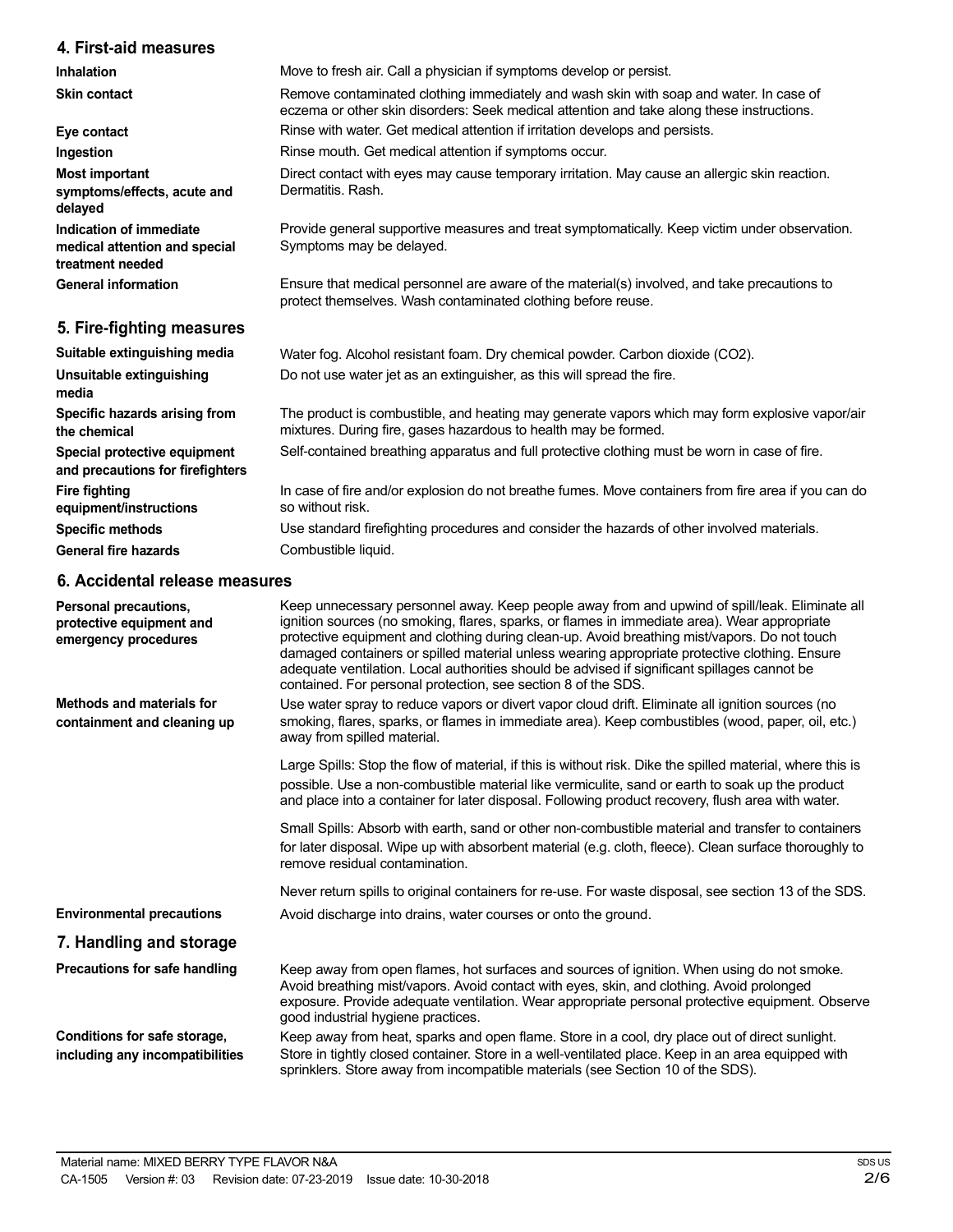# **8. Exposure controls/personal protection**

**US. Workplace Environmental Exposure Level (WEEL) Guides**

## **Occupational exposure limits**

The following constituents are the only constituents of the product which have a PEL, TLV or other recommended exposure limit. At this time, the other constituents have no known exposure limits.

| <b>Components</b>                         | OS. WORDIACE ENVIRONMENTAL EXPOSURE LEVER (WEEL) GUIDES<br>Type                                                                                                                                                                                                                                                                                                    | <b>Value</b> | Form     |
|-------------------------------------------|--------------------------------------------------------------------------------------------------------------------------------------------------------------------------------------------------------------------------------------------------------------------------------------------------------------------------------------------------------------------|--------------|----------|
| PROPYLENE GLYCOL<br>NOM NFI (CAS 57-55-6) | <b>TWA</b>                                                                                                                                                                                                                                                                                                                                                         | 10 mg/m $3$  | Aerosol. |
| <b>Biological limit values</b>            | No biological exposure limits noted for the ingredient(s).                                                                                                                                                                                                                                                                                                         |              |          |
| Appropriate engineering<br>controls       | Good general ventilation should be used. Ventilation rates should be matched to conditions. If<br>applicable, use process enclosures, local exhaust ventilation, or other engineering controls to<br>maintain airborne levels below recommended exposure limits. If exposure limits have not been<br>established, maintain airborne levels to an acceptable level. |              |          |
|                                           | Individual protection measures, such as personal protective equipment                                                                                                                                                                                                                                                                                              |              |          |
| Eye/face protection                       | Face shield is recommended. Wear safety glasses with side shields (or goggles).                                                                                                                                                                                                                                                                                    |              |          |
| <b>Skin protection</b>                    |                                                                                                                                                                                                                                                                                                                                                                    |              |          |
| Hand protection                           | Wear appropriate chemical resistant gloves.                                                                                                                                                                                                                                                                                                                        |              |          |
| <b>Other</b>                              | Wear appropriate chemical resistant clothing. Use of an impervious apron is recommended.                                                                                                                                                                                                                                                                           |              |          |
| <b>Respiratory protection</b>             | If engineering controls do not maintain airborne concentrations below recommended exposure<br>limits (where applicable) or to an acceptable level (in countries where exposure limits have not<br>been established), an approved respirator must be worn.                                                                                                          |              |          |
| <b>Thermal hazards</b>                    | Wear appropriate thermal protective clothing, when necessary.                                                                                                                                                                                                                                                                                                      |              |          |
| General hygiene<br>considerations         | When using do not smoke. Always observe good personal hygiene measures, such as washing<br>after handling the material and before eating, drinking, and/or smoking. Routinely wash work<br>clothing and protective equipment to remove contaminants. Contaminated work clothing should not<br>be allowed out of the workplace.                                     |              |          |

## **9. Physical and chemical properties**

| Appearance                                   |                                               |
|----------------------------------------------|-----------------------------------------------|
| <b>Physical state</b>                        | Liquid.                                       |
| Form                                         | Liquid.                                       |
| Color                                        | Not available.                                |
| Odor                                         | Not available.                                |
| <b>Odor threshold</b>                        | Not available.                                |
| рH                                           | Not available.                                |
| Melting point/freezing point                 | -74.2 $\degree$ F (-59 $\degree$ C) estimated |
| Initial boiling point and boiling<br>range   | 370.76 °F (188.2 °C) estimated                |
| <b>Flash point</b>                           | 173.8 °F (78.8 °C) Closed Cup                 |
| <b>Evaporation rate</b>                      | Not available.                                |
| Flammability (solid, gas)                    | Not applicable.                               |
| Upper/lower flammability or explosive limits |                                               |
| <b>Flammability limit - lower</b><br>$(\%)$  | Not available.                                |
| <b>Flammability limit - upper</b><br>$(\% )$ | Not available.                                |
| Explosive limit - lower (%)                  | Not available.                                |
| Explosive limit - upper (%)                  | Not available.                                |
| Vapor pressure                               | 0.17 hPa estimated                            |
| <b>Vapor density</b>                         | Not available.                                |
| <b>Relative density</b>                      | Not available.                                |
| Solubility(ies)                              |                                               |
| Solubility (water)                           | Not available.                                |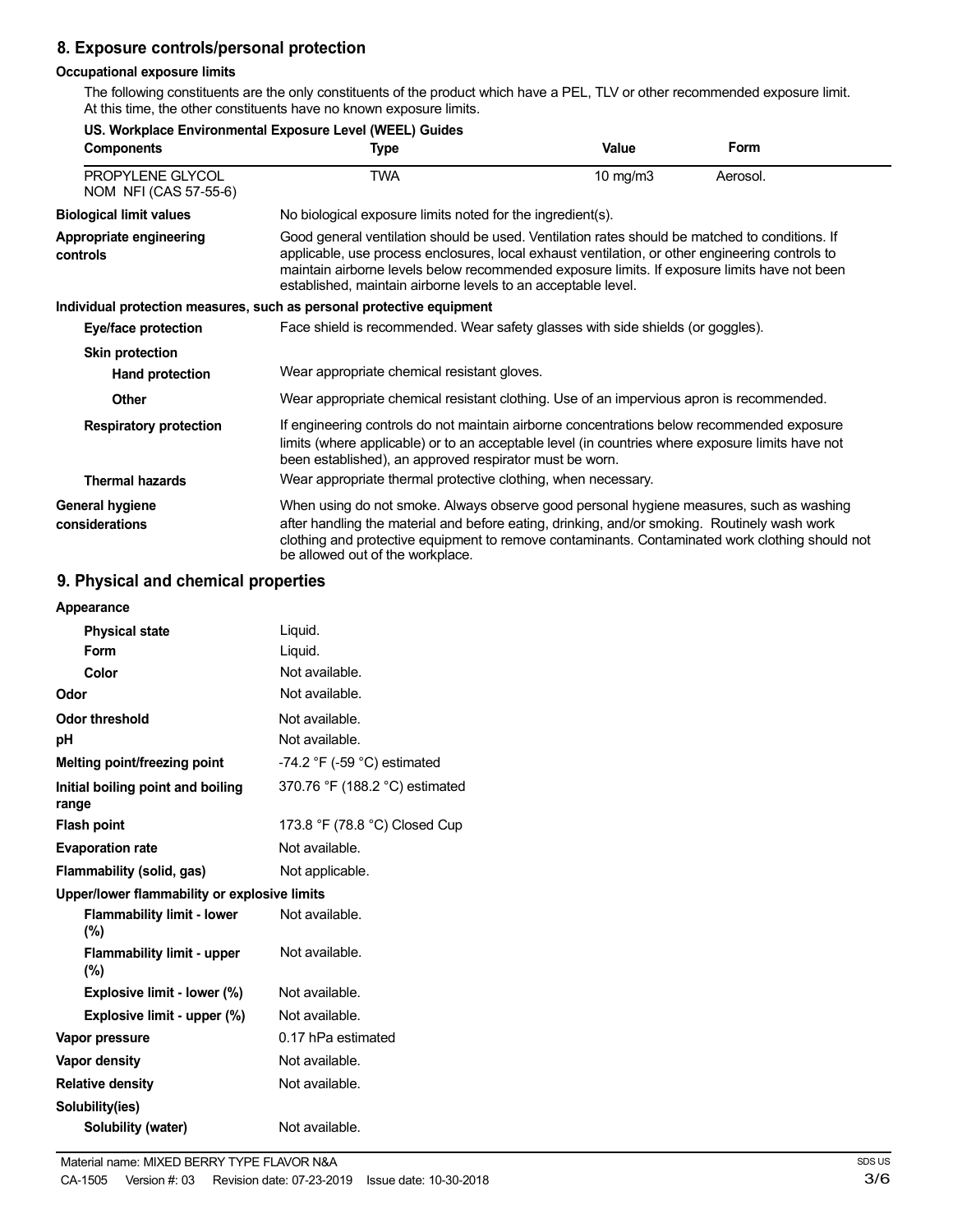| <b>Partition coefficient</b><br>(n-octanol/water) | Not available.                                                                                                                                                           |
|---------------------------------------------------|--------------------------------------------------------------------------------------------------------------------------------------------------------------------------|
| <b>Auto-ignition temperature</b>                  | 700 °F (371.11 °C) estimated                                                                                                                                             |
| <b>Decomposition temperature</b>                  | Not available.                                                                                                                                                           |
| <b>Viscosity</b>                                  | Not available.                                                                                                                                                           |
| <b>Other information</b>                          |                                                                                                                                                                          |
| <b>Explosive properties</b>                       | Not explosive.                                                                                                                                                           |
| <b>Flammability class</b>                         | Combustible IIIA estimated                                                                                                                                               |
| <b>Oxidizing properties</b>                       | Not oxidizing.                                                                                                                                                           |
| <b>Refractive index</b>                           | 1.4169 - 1.4469                                                                                                                                                          |
| <b>Specific gravity</b>                           | $1.01 - 1.04$                                                                                                                                                            |
| 10. Stability and reactivity                      |                                                                                                                                                                          |
| <b>Reactivity</b>                                 | The product is stable and non-reactive under normal conditions of use, storage and transport.                                                                            |
| <b>Chemical stability</b>                         | Material is stable under normal conditions.                                                                                                                              |
| <b>Possibility of hazardous</b><br>reactions      | No dangerous reaction known under conditions of normal use.                                                                                                              |
| <b>Conditions to avoid</b>                        | Keep away from heat, hot surfaces, sparks, open flames and other ignition sources. Avoid<br>temperatures exceeding the flash point. Contact with incompatible materials. |
| Incompatible materials                            | Strong oxidizing agents.                                                                                                                                                 |
| <b>Hazardous decomposition</b><br>products        | No hazardous decomposition products are known.                                                                                                                           |
| 11. Toxicological information                     |                                                                                                                                                                          |
| Information on likely routes of exposure          |                                                                                                                                                                          |
| Inhalation                                        | Prolonged inhalation may be harmful.                                                                                                                                     |
|                                                   |                                                                                                                                                                          |

| <b>Skin contact</b>                                                                | May cause an allergic skin reaction.                                                                                |
|------------------------------------------------------------------------------------|---------------------------------------------------------------------------------------------------------------------|
| Eye contact                                                                        | Direct contact with eyes may cause temporary irritation.                                                            |
| Ingestion                                                                          | Expected to be a low ingestion hazard.                                                                              |
| Symptoms related to the<br>physical, chemical and<br>toxicological characteristics | May cause an allergic skin reaction. Dermatitis. Rash.                                                              |
| Information on toxicological effects                                               |                                                                                                                     |
| <b>Acute toxicity</b>                                                              | Not available.                                                                                                      |
| Skin corrosion/irritation                                                          | Prolonged skin contact may cause temporary irritation.                                                              |
| Serious eye damage/eye<br><b>irritation</b>                                        | Direct contact with eyes may cause temporary irritation.                                                            |
| Respiratory or skin sensitization                                                  |                                                                                                                     |
| <b>Respiratory sensitization</b>                                                   | Not a respiratory sensitizer.                                                                                       |
| <b>Skin sensitization</b>                                                          | May cause an allergic skin reaction.                                                                                |
| Germ cell mutagenicity                                                             | No data available to indicate product or any components present at greater than 0.1% are<br>mutagenic or genotoxic. |
| Carcinogenicity                                                                    | Not classifiable as to carcinogenicity to humans.                                                                   |
| IARC Monographs. Overall Evaluation of Carcinogenicity                             |                                                                                                                     |
| Not listed.                                                                        | OSHA Specifically Regulated Substances (29 CFR 1910.1001-1052)                                                      |
| Not regulated.<br>Not listed.                                                      | US. National Toxicology Program (NTP) Report on Carcinogens                                                         |
| <b>Reproductive toxicity</b>                                                       | This product is not expected to cause reproductive or developmental effects.                                        |
| Specific target organ toxicity -<br>single exposure                                | Not classified.                                                                                                     |
| Specific target organ toxicity -<br>repeated exposure                              | Not classified.                                                                                                     |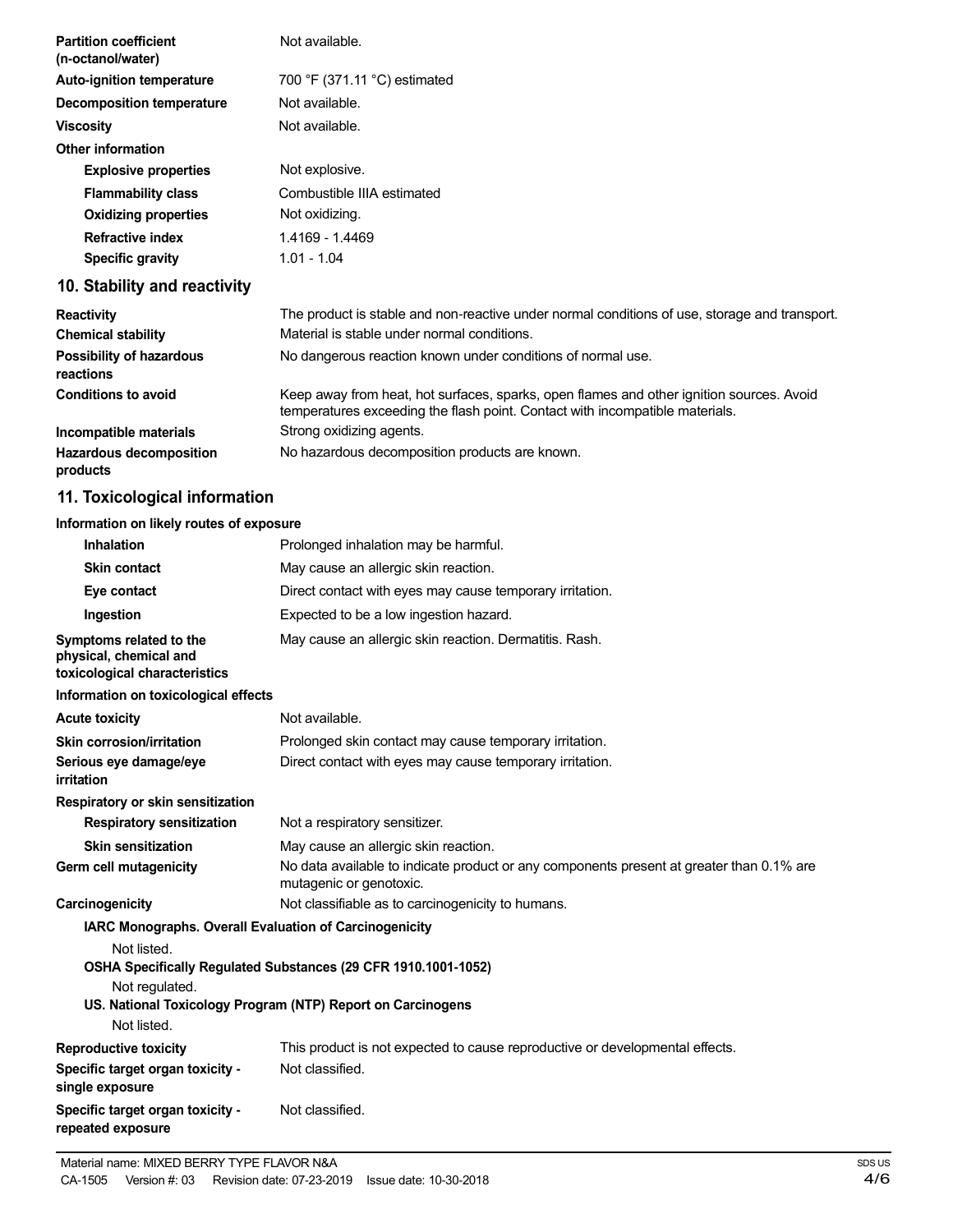| <b>Aspiration hazard</b>                                              | Not an aspiration hazard.                                                                                                                                                                                              |  |
|-----------------------------------------------------------------------|------------------------------------------------------------------------------------------------------------------------------------------------------------------------------------------------------------------------|--|
| <b>Chronic effects</b>                                                | Prolonged inhalation may be harmful.                                                                                                                                                                                   |  |
| 12. Ecological information                                            |                                                                                                                                                                                                                        |  |
| <b>Ecotoxicity</b>                                                    | The product is not classified as environmentally hazardous. However, this does not exclude the<br>possibility that large or frequent spills can have a harmful or damaging effect on the environment.                  |  |
| Persistence and degradability                                         | No data is available on the degradability of any ingredients in the mixture.                                                                                                                                           |  |
| <b>Bioaccumulative potential</b>                                      |                                                                                                                                                                                                                        |  |
| Partition coefficient n-octanol / water (log Kow)<br>PROPYLENE GLYCOL | $-0.92$<br>NOM NFI                                                                                                                                                                                                     |  |
| <b>Mobility in soil</b>                                               | No data available.                                                                                                                                                                                                     |  |
| Other adverse effects                                                 | No other adverse environmental effects (e.g. ozone depletion, photochemical ozone creation<br>potential, endocrine disruption, global warming potential) are expected from this component.                             |  |
| 13. Disposal considerations                                           |                                                                                                                                                                                                                        |  |
| <b>Disposal instructions</b>                                          | Collect and reclaim or dispose in sealed containers at licensed waste disposal site. Dispose of<br>contents/container in accordance with local/regional/national/international regulations.                            |  |
| Local disposal regulations                                            | Dispose in accordance with all applicable regulations.                                                                                                                                                                 |  |
| Hazardous waste code                                                  | The waste code should be assigned in discussion between the user, the producer and the waste<br>disposal company.                                                                                                      |  |
| Waste from residues / unused<br>products                              | Dispose of in accordance with local regulations. Empty containers or liners may retain some<br>product residues. This material and its container must be disposed of in a safe manner (see:<br>Disposal instructions). |  |
| <b>Contaminated packaging</b>                                         | Since emptied containers may retain product residue, follow label warnings even after container is<br>emptied. Empty containers should be taken to an approved waste handling site for recycling or<br>disposal.       |  |

## **14. Transport information**

## **DOT**

Not regulated as dangerous goods.

# **IATA**

Not regulated as dangerous goods.

#### **IMDG**

Not regulated as dangerous goods.

**Transport in bulk according to Annex II of MARPOL 73/78 and the IBC Code** Not established.

## **15. Regulatory information**

**US federal regulations**

This product is a "Hazardous Chemical" as defined by the OSHA Hazard Communication Standard, 29 CFR 1910.1200.

#### **Toxic Substances Control Act (TSCA)**

**TSCA Section 12(b) Export Notification (40 CFR 707, Subpt. D)**

Not regulated.

**CERCLA Hazardous Substance List (40 CFR 302.4)**

Not listed.

## **SARA 304 Emergency release notification**

Not regulated.

**OSHA Specifically Regulated Substances (29 CFR 1910.1001-1052)**

Not regulated.

## **Superfund Amendments and Reauthorization Act of 1986 (SARA)**

**SARA 302 Extremely hazardous substance**

Not listed.

**SARA 311/312 Hazardous chemical SARA 313 (TRI reporting)** Not regulated. No (Exempt)